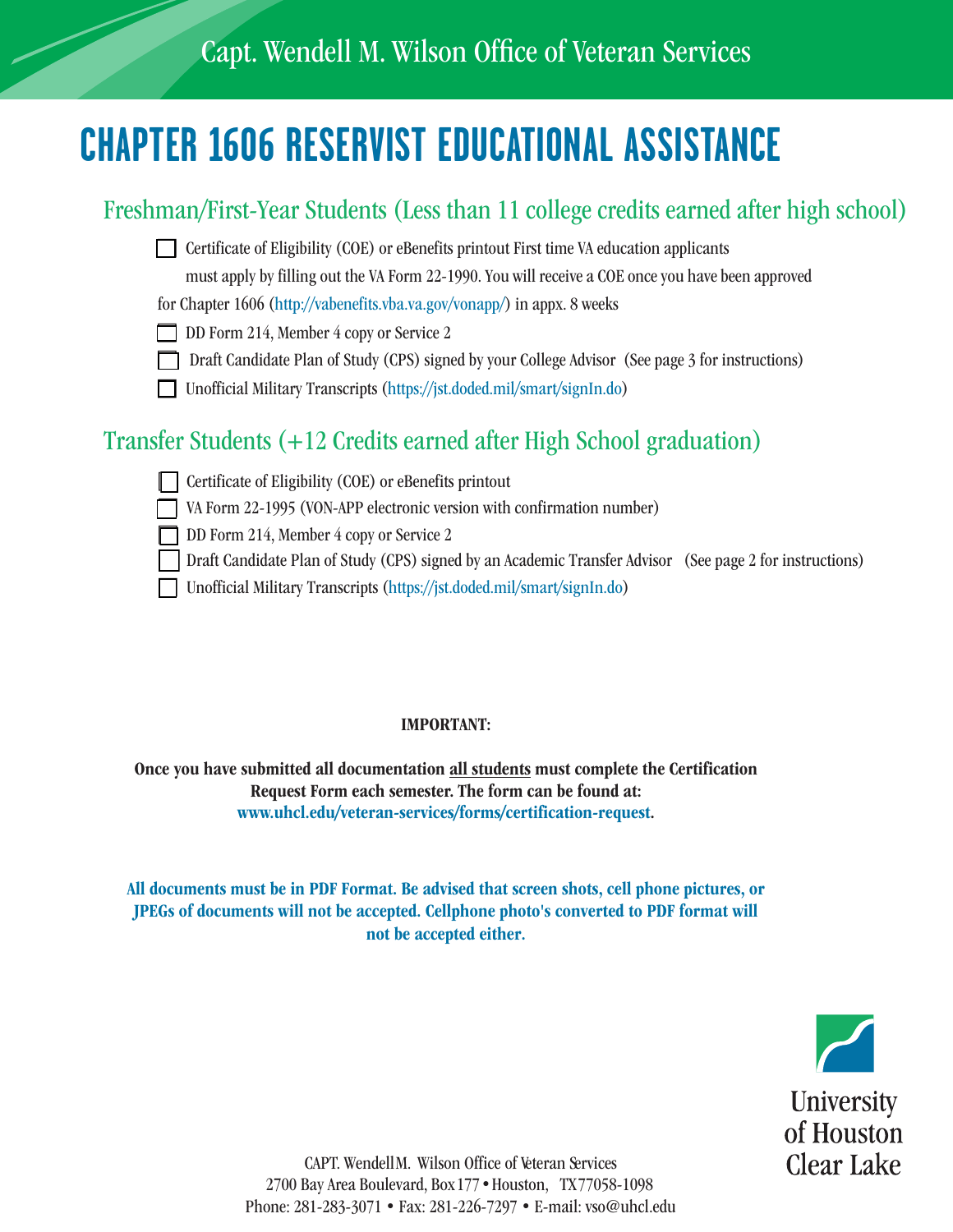Capt. Wendell M. Wilson Office of Veteran Services

# **How to Obtain a Draft Candidate Plan of Study from the Transfer Advising staff**

## **(New Transfer Students only)**

Step 1: Get accepted to UHCL. Welcome Hawk!



You will receive an email to your personal email from Academic Transfer Advising 3 days after you have been admitted to UHCL which will provide instructions on how to schedule an appointment with a Transfer Advisor using the **Navigate student app** [\(www.uhcl.edu/eab\)](www.uhcl.edu/eab)

When making your appointment, inform them that you are a **military connected student and will need a signed degree plan for your major and your desired concentration/specialization/certification if applicable.**



#### Step 3:

During your advising session, the advisor will review your transfer credits, provide guidance on how they are applying toward your degree requirements, and recommend classes for your first semester. Then they will sign your draft degree plan which is referred to as the Candidate Plan of Study (CPS). *(Signed draft degree plans are only authorized for the first semester.)*



Submit all of the documents on your checklist to the VSO and get certified!

### **Academic Transfer Advising**

281-283-3068 | transfer@uhcl.edu Student Services & Classroom Building (SSCB) 1206